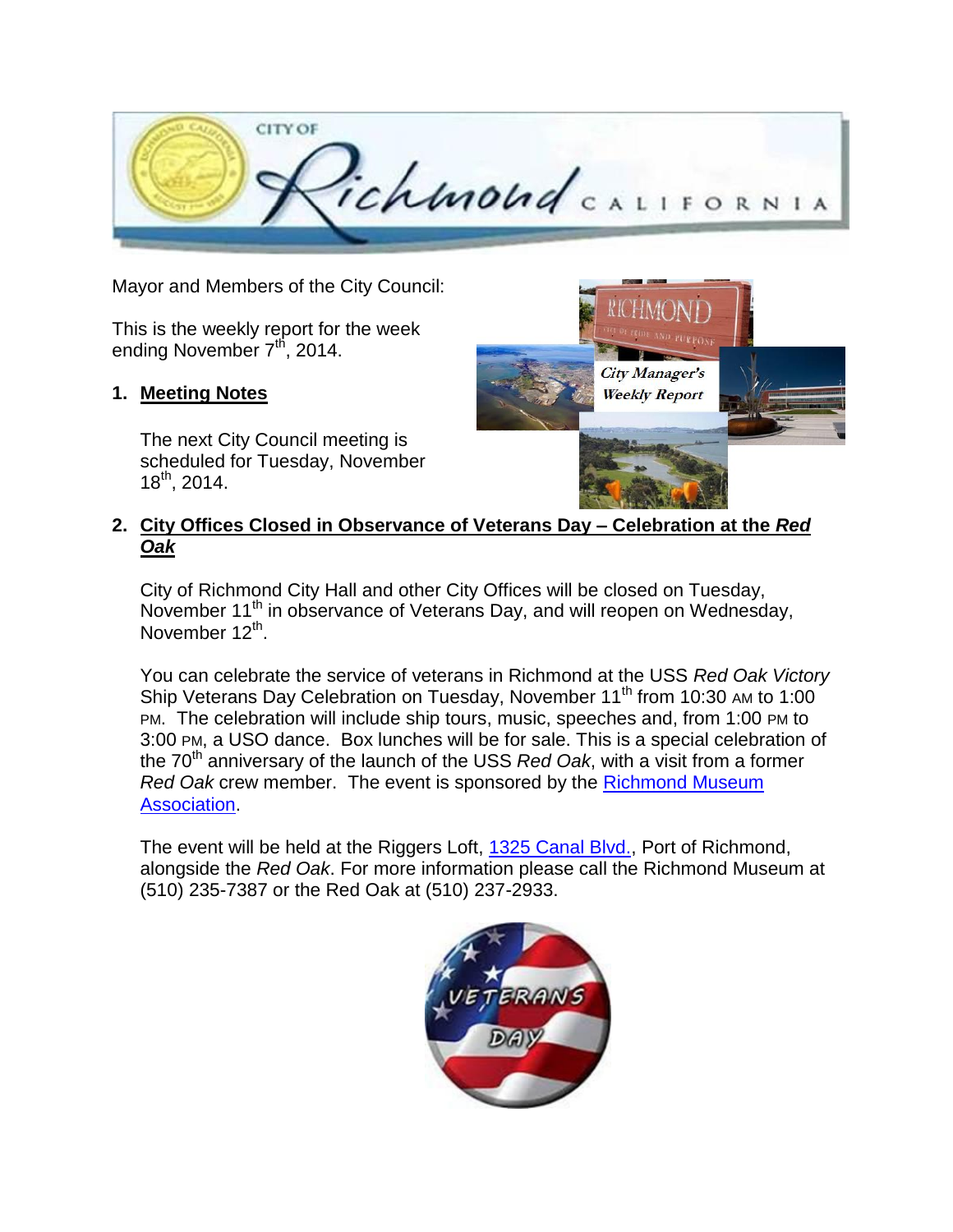## **3. Doctors Medical Center Funding Plan**

As you may know, this past Tuesday, Doctor's Medical Center (DMC) released a funding plan that would keep the facility open as a full service hospital for the next five years. The funding plan is similar to the one that the City Council reviewed at its meeting of October  $21^{5t}$  in terms of participation and amounts, but extends the cash flows over five years, using Richmond funds from the Chevron Community Investment Agreement, \$5 million annually, in years 2016, 2017, and 2018.

The plan proposes that DMC close a \$20 million annual fiscal gap through the following:

- A new District parcel tax raising \$5 million to \$8 million a year starting in December 2015.
- Contra Costa County forgiveness of money owed the county from advances on parcel tax revenue worth \$3 million a year.
- Long-term debt support from other area hospitals of between \$1 million to \$4.3 million annually.
- Corporate and community contributions to a reinvigorated DMC charitable foundation generating \$500,000 to \$1.5 million annually.
- Continued operating efficiencies saving \$3 million to \$5 million a year.
- Payroll and benefit savings of \$4.7 million to \$7 million a year.
- City of Richmond reallocation of Chevron community benefits funding worth \$5 million a year, for three years.
- Increased health insurance reimbursement rates worth \$500,000 a year based on establishment of a medical training/residency partnership starting in 2017.

I will keep you informed about any additional discussions surrounding this issue.

## **4. City Manager Chronicles**

I have listed below some of the topics for meetings that I have recently attended in the hope that it provides an idea of the varied issues with which our organization deals routinely.

Activities and meeting topics during the past week included:

- Met with Richmond Art Center Executive Director Rick Ambrose, together with Library and Cultural Services Director Katy Curl, to discuss the status of arts programs and plans for potential facility renovation;
- Met with Hercules City Manager David Biggs, together with Capital Improvements Program Manager Chad Smalley, to discuss terms of a funding agreement leading the way for ferry service to Richmond;
- Attended the special meeting of the Doctors Medical Center Board of Directors, along with Administrative Chief Shasa Curl, at which a funding proposal was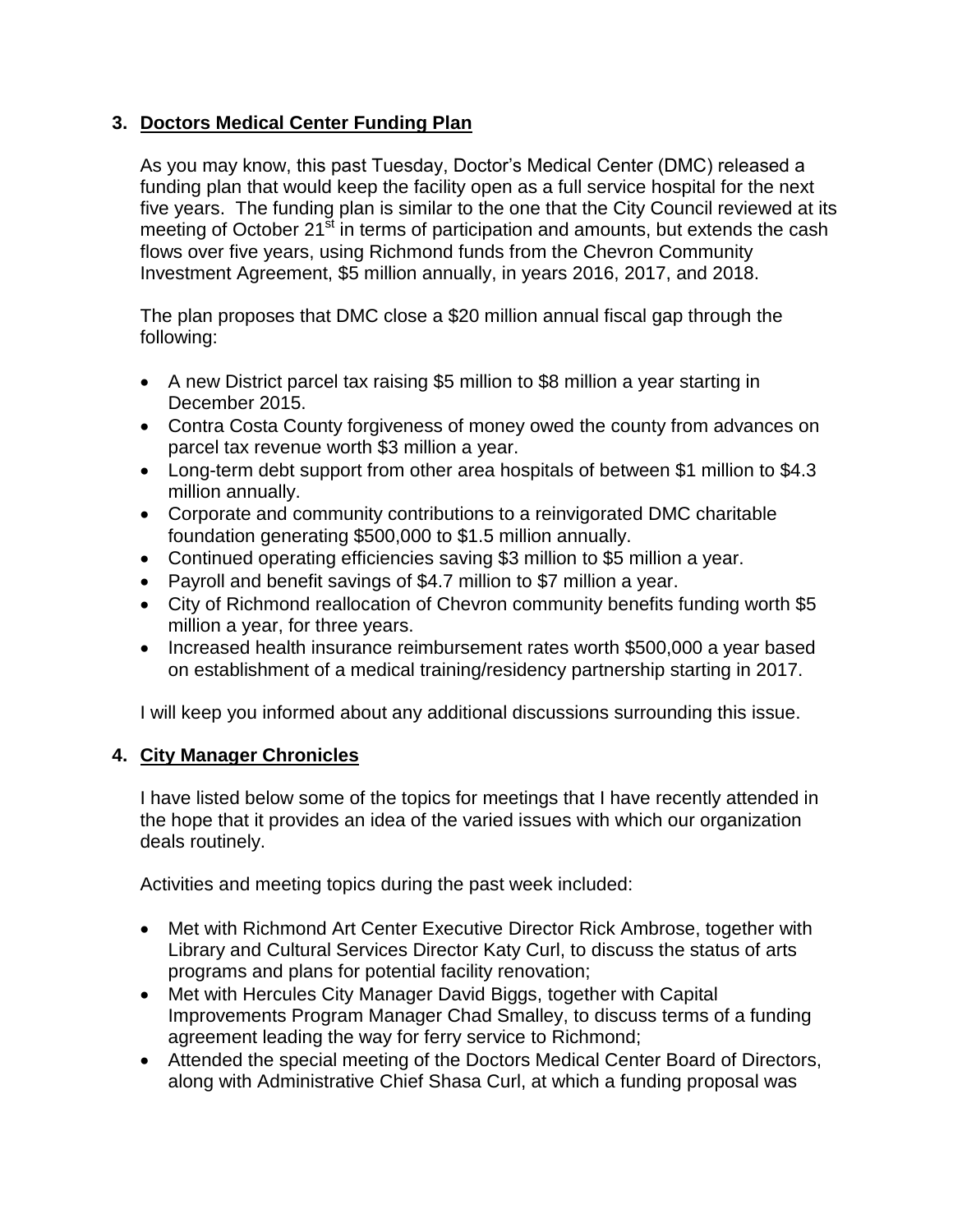presented to keep a full service hospital open for the next five years (see item 3, above);

- Met with Hilltop Landscape Maintenance District stakeholders to review various maintenance and funding issues in Hilltop area;
- Attended a reception for new West Contra Costa Unified School District Associate Superintendent Lisa LeBlanc;
- Reviewed the status of HUD compliance issues with Finance Department and Housing staff;
- Reviewed and discussed the status of the FY 2014-15 budget with members of the budget team;
- Attended the "ribbon cutting" for the Harbour-8 Park.

These meetings were in addition to attending the regular management staff meeting, agenda planning, reviewing staff reports to the City Council, doing department head "check-ins," having discussions on various personnel matters, and having short discussions with staff, community members, members of the press, etc.

Please feel free to contact me if you have any questions about the substance of these or any other topics.

## **5. Richmond Youth Council**

Teen Services Librarian, Añgela Cox, has been designated as the City staff Liaison for the newly formed Richmond Youth Council. The Richmond Youth Council replaces the Richmond Youth Commission that has not been active since 2001. The Council was established to engage and empower teens to advocate for their challenges and interests as it relates to services, programs, and events in Richmond. Participants will develop leadership skills and learn the political and government process to achieve their goals. Currently, there are nine teens that make up the Council. Applications for membership are still being accepted. Teens who live in Richmond between the ages of  $14 - 21$  are eligible. Interested teens can email Añgela Cox at [angela\\_cox@ci.richmond.ca.us](mailto:angela_cox@ci.richmond.ca.us) or call (510) 620-5516 for an application. For additional information about the Richmond Youth Council, go to [www.facebook.com/pages/Richmond-Youth-Council/258717020951777.](http://www.facebook.com/pages/Richmond-Youth-Council/258717020951777) To view more programs and events for teens,

[www.youtube.com/watch?v=NR72aUL3sgA&feature=youtu.be](http://www.youtube.com/watch?v=NR72aUL3sgA&feature=youtu.be)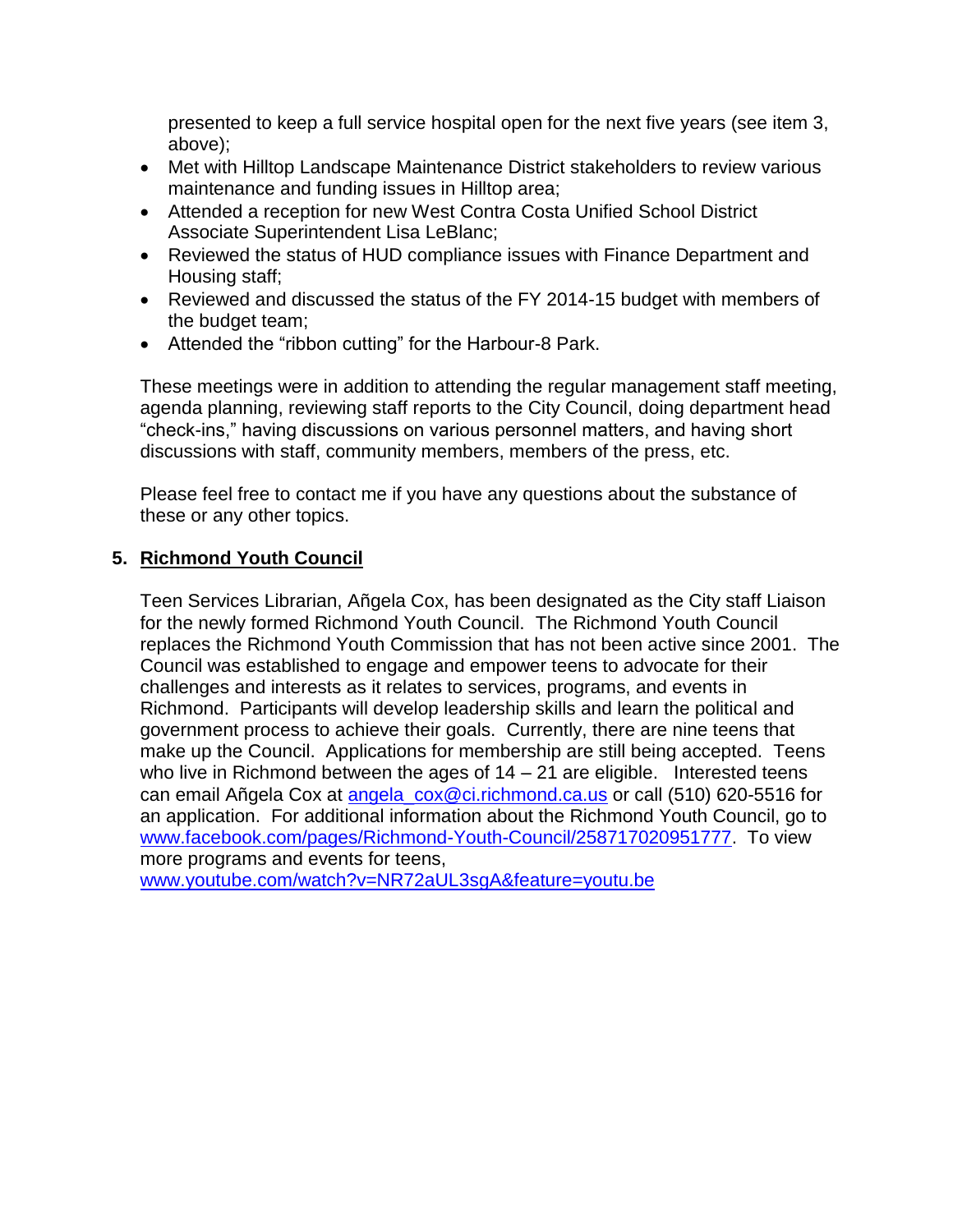

Teen Services Librarian, Angela Cox

## **6. Sales Tax Receipts Trend Higher**

This past week, Finance Department staff met with the City's sales tax consultant, MuniServices, to review sales tax figures for the second quarter of 2014. The City of Richmond experienced an increase of 18.1% in its sales tax cash allocation compared to the same quarter of the previous year. This includes adjustments by the State Board of Equalization and County pool receipts. The City has experienced steady growth in this revenue stream since 2009.

Richmond's tax base is led by the General Retail category, which currently makes up 31% of the sales tax revenue. This category is driven, to a great extent, by large retailers such as Target, Costco and Wal-Mart. Of significance, the Business to Business sales tax category increased by over 13% compared to the previous year, and construction increased by over 100% with the correction of misallocated funds in prior years.

The Finance Department will continue to closely monitor the actual revenue submitted by the State Board of Equalization, the local trends developing in Richmond, and the projections provided by MuniServices.

## **7. Officer Bradley A. Moody Memorial Underpass Project**

The Bradley A. Moody Memorial Underpass Project involves the construction of a roadway underpass on Marina Bay Parkway between Meeker Avenue and Regatta Boulevard, and is intended to resolve long-standing access limitations to the Marina Bay area caused by frequent train crossings. In early September 2013, Marina Bay Parkway was closed to traffic. This closure is planned to remain in place until early May 2015.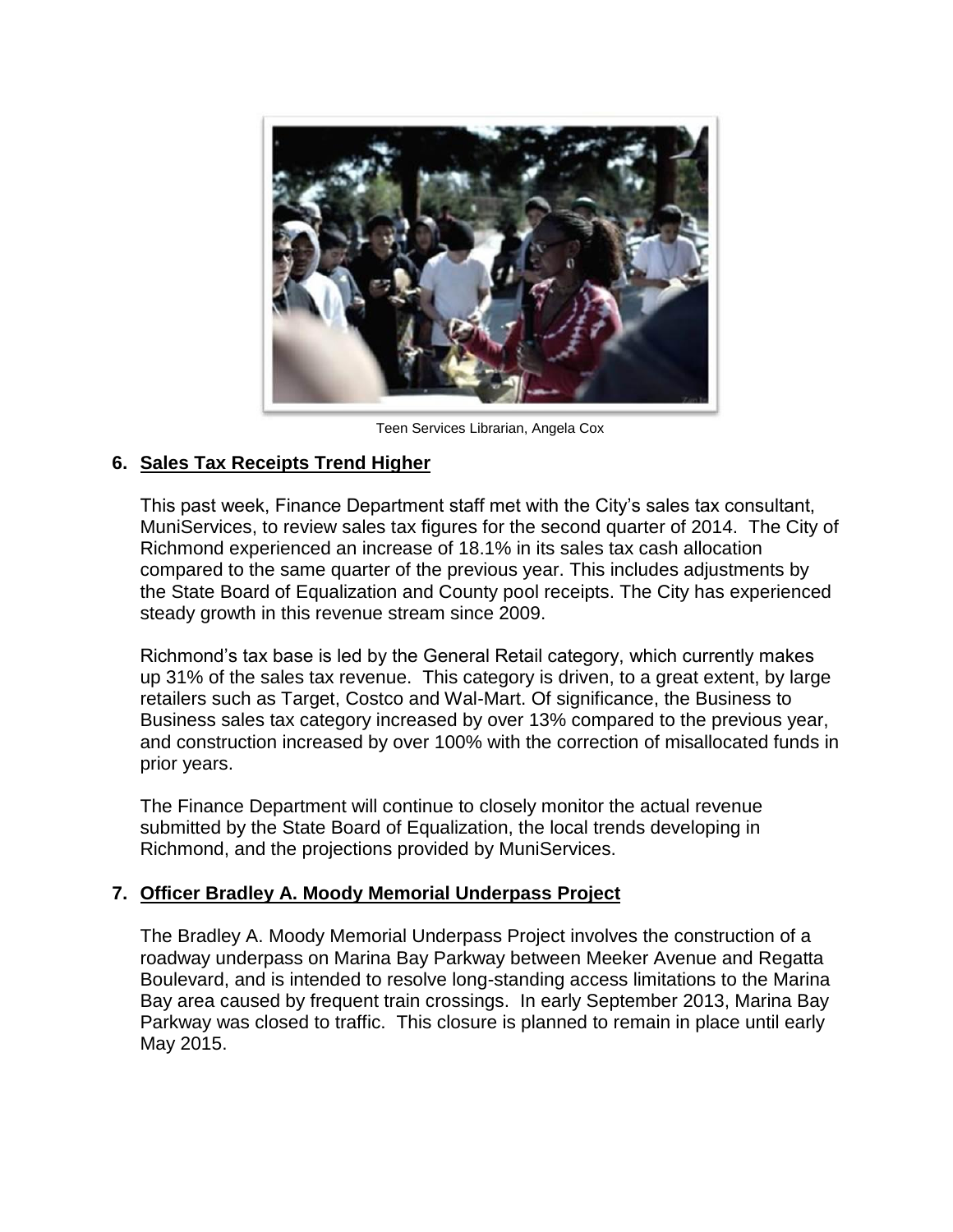During the week of November 3<sup>rd</sup>, concrete was poured for an additional section of retaining wall, as well as for the pump station roof. Also, subgrade was prepared at the Meeker/Marina Bay Parkway intersection.

For the week of November  $10<sup>th</sup>$ , an additional retaining wall concrete pour is scheduled and crews will begin layout for the second, shorter set of retaining walls which will support the sidewalks. Additionally, work will start on the pump station generator pad footing, while sidewalk and curb and gutter installation continues at the Meeker/Marina Bay Parkway intersection.

For additional information and to be added to the project update contact list, please see the project website at [www.moodyup.com.](http://www.moodyup.com/) You can also follow the project on twitter: @moodyunderpass, or contact the project's Public Outreach Coordinator Jacqueline Majors at (925) 949-6196.

## **8. Get Covered! Health Enrollment Event Saturday November 15th**

Open enrollment for 2015 health insurance plans through Covered California begins November 15<sup>th</sup>, 2014 and ends February 15<sup>th</sup>, 2015, and, consistent with its focus on health, the City of Richmond is encouraging residents to enroll in quality, affordable health care.

Residents may be eligible for affordable health insurance:

- Medi-Cal, California' health coverage program for lower-income residents OR
- Private insurance plans offered through Covered California

To enroll and receive support from certified enrollment counselors come to the Health Enrollment Event in Richmond to be held:

| Date:     | Saturday, November 15th                              |
|-----------|------------------------------------------------------|
| Time:     | 10:00 AM to 2:00 PM                                  |
| Location: | Richmond Memorial Auditorium, 403 Civic Center Plaza |

Bring the following documents:

- Proof of current income;
- California ID or driver's license of the person applying for the family;
- U.S. passport, legal resident card or certificate of Citizenship or naturalization documentation;
- Birth dates, Social Security numbers, home Zip Codes.

This enrollment event will be offering multilingual support in: English, Spanish, Burmese, Cantonese, Hindi, Hmong, Khmer, Khmu, Korean, Lao, Mandarin, Mien, Nepalese, Punjabe, Samoan, Tagalog, Thai, Tibetan, Tongan, Urdu, and Vietnamese.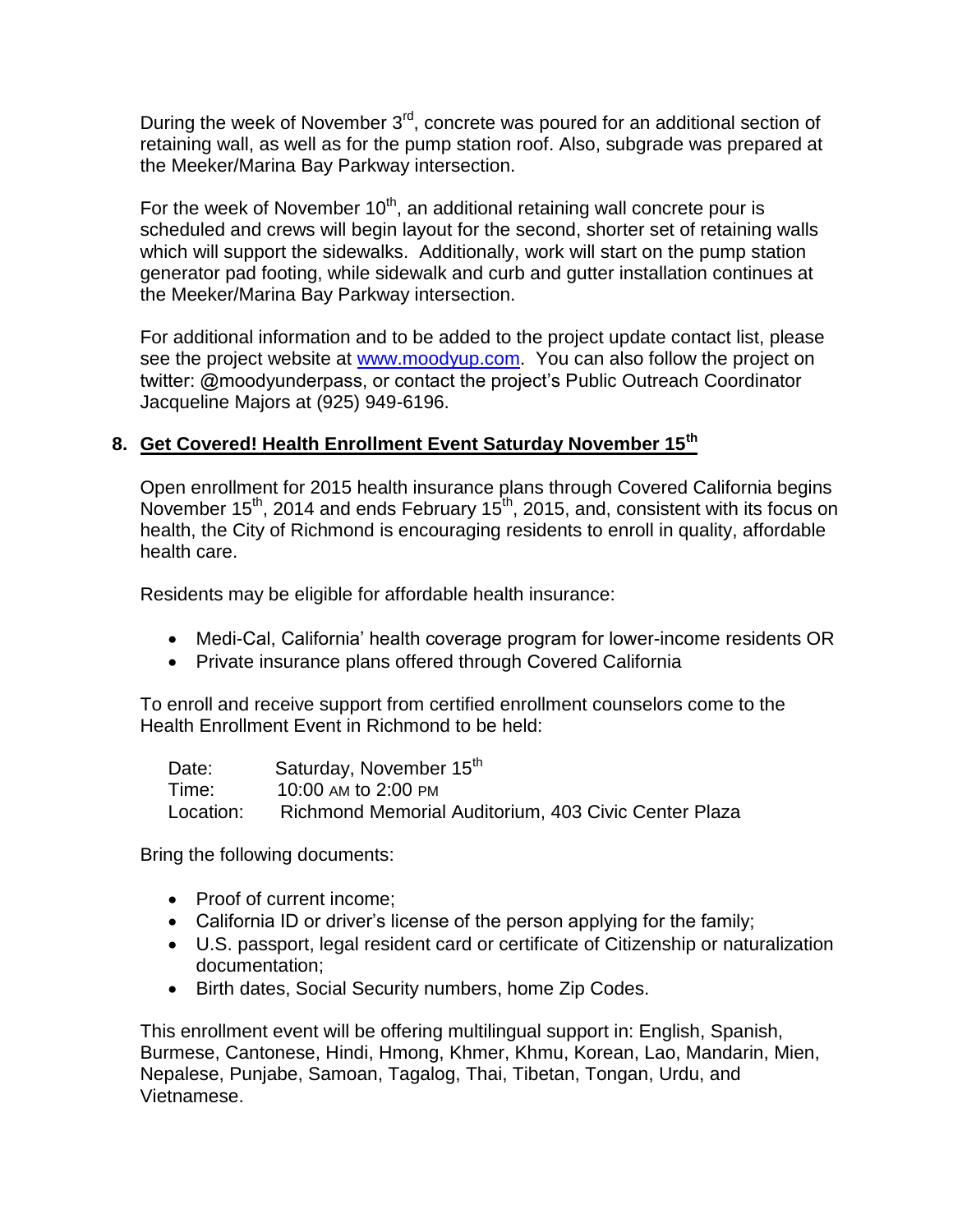To register for the event, go to [www.getcoveredcontracosta.eventbrite.ca](http://www.getcoveredcontracosta.eventbrite.ca/) To download the flier in multiple languages, go to [www.richmondhelath.org](http://www.richmondhelath.org/)



# **9. Information Technology (IT) Department Updates**

For the week ending November 5, 2014:

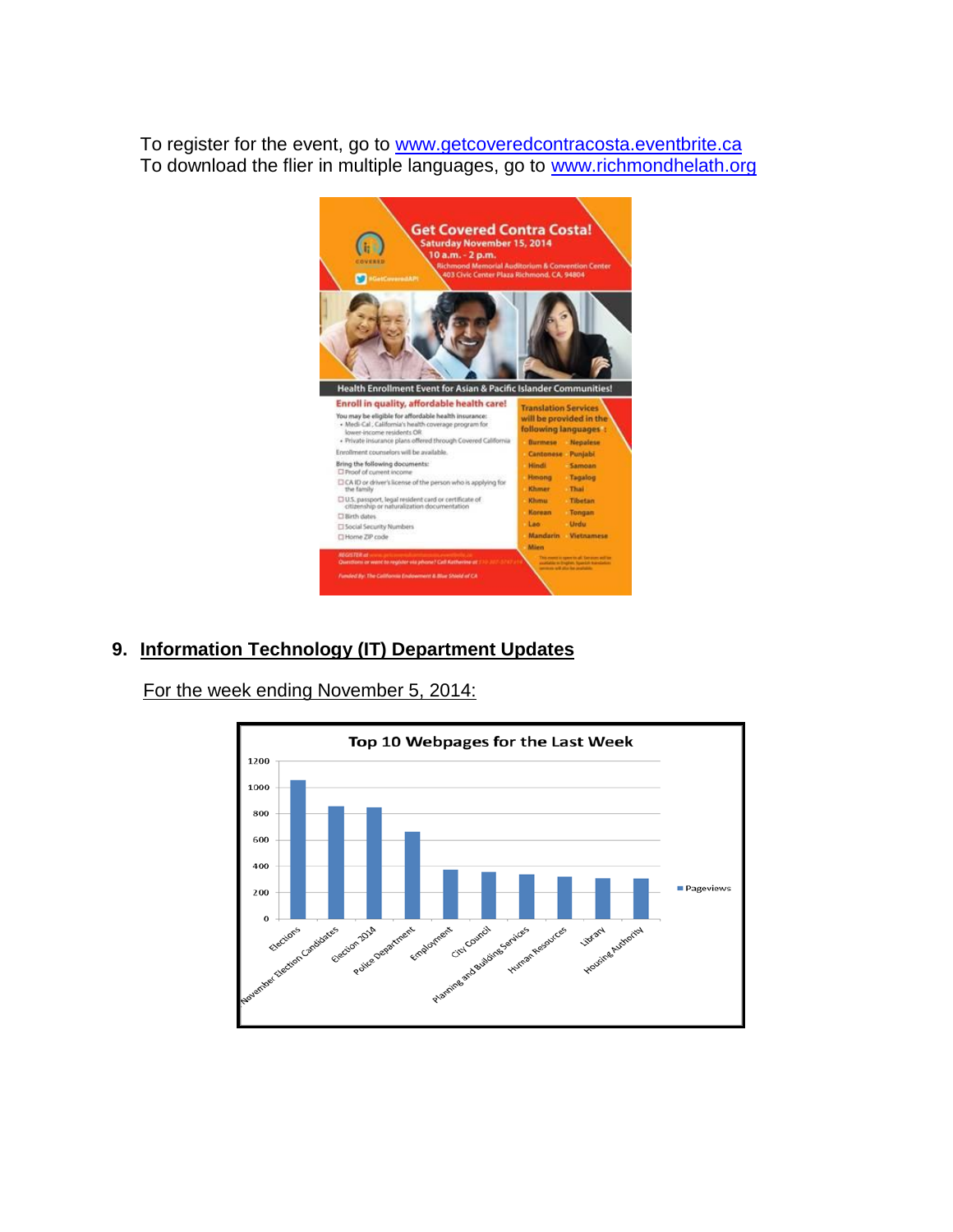## **Datanet Images of the Week**



Throwback Thursday: Featuring Richmond California History

Congratulations to both Michele Seville and Andrea Miller for winning the recent Throwback Thursday trivia. Great answers!

Michele Seville shared "Guillermo the Trout is located on the outer wall of the Richmond Auditorium above the Richmond Art Center facing Barrett Avenue. Hidden behind each of the 800 aluminum scales is a message of hope for the planet written by the volunteers who helped fabricate Guillermo with artist, Andree Singer Thompson in 1997".



Michele Seville **Guillermo the Trout** Guillermo the Trout **Andrea Miller** 

Andrea Miller shared "Guillermo the trout located on the Art Center facing the Barrett side. Behind the scales are notes from students & others that were added during reconstruction of the refurbished Civic Center".

[https://www.facebook.com/pages/City-of-Richmond-CA-Local-](https://www.facebook.com/pages/City-of-Richmond-CA-Local-Government/139438544014?v=wall)[Government/139438544014?v=wall](https://www.facebook.com/pages/City-of-Richmond-CA-Local-Government/139438544014?v=wall)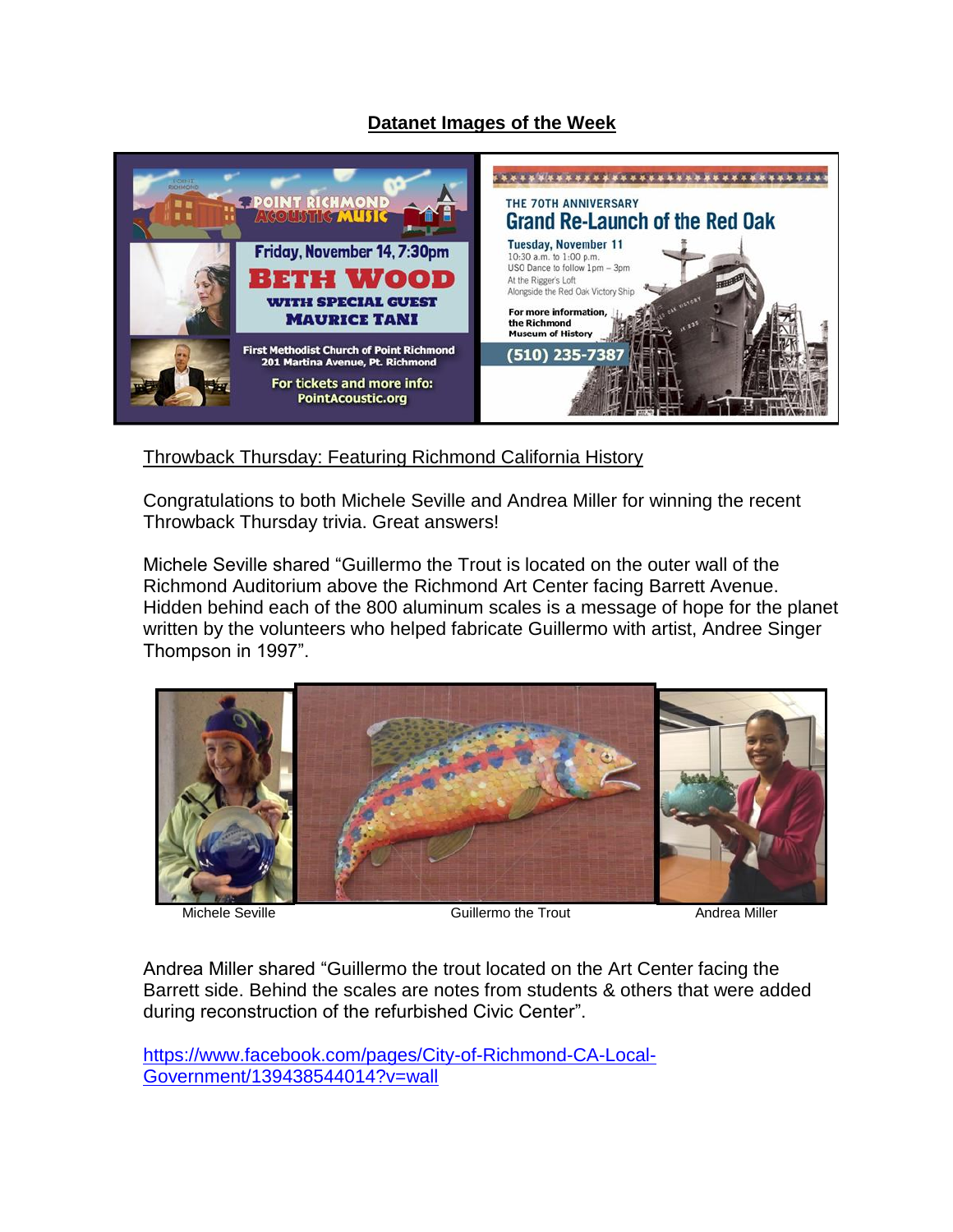## **10.Recreation Highlights**

### Seniors

The Richmond Senior Center is preparing for the 12<sup>th</sup> Annual Christmas Party that will be held on Saturday, December 13<sup>th</sup>, from 5:00 PM to 8:30 PM. Tickets will be on sale soon.

### Disabled People's Recreation Center

The Disabled People's Recreation Center participants assisted staff with gathering all the halloween decorations and putting them away for next year. They really are a tremendous help and it encourages the value of resonsibility and the care of their facility. Later in the week, their excursion to El Cerrito Plaza was cut short due to rain, so they returned to their cozy center and watched a fun movie.

The Therapeutic Interactive Recreation Program participants continue to meet their goals and current objectives, including social interaction, gardening, music therapy, using the iPad and computers, and helping staff with the upkeep of the facility. They especially enjoy free time when they use the iPads for games and video learning.

### **Aquatics**

The Richmond Plunge will be hosting Recreation Swim for families to enjoy as the cool fall weather moves into the colder winter season. Family Swim will be held from 1:30 PM – 4:00 PM, Saturdays and Sundays. Recreation swim is a great way to spend restless energy indoors. We look forward to having you!

#### **Halloween**

Shields Reid Community Center hosted its' annual Halloween Harvest Festival. Children ages 5 years to 12 years old were treated to pizza, nachos, sandwiches and assorted goodies donated by parents, staff and community members. The children played games and had a parade through the neighborhood before venturing their separate ways to trick or treat.

Nevin staff, with the help of a local resident, built a small "4 Scare" Haunted House. After 3 days and over 15 hours, the arts and crafts room was transformed. The event was free and held from 6:30 PM – 9:00 PM, with a parent of an afterschool participant aiding staff as a costumed guide. Over 70 youth, and adults alike, paraded through the "4 Scare" Haunted House. Some attendees enjoyed the event so well, they asked for a bigger Haunted House next year.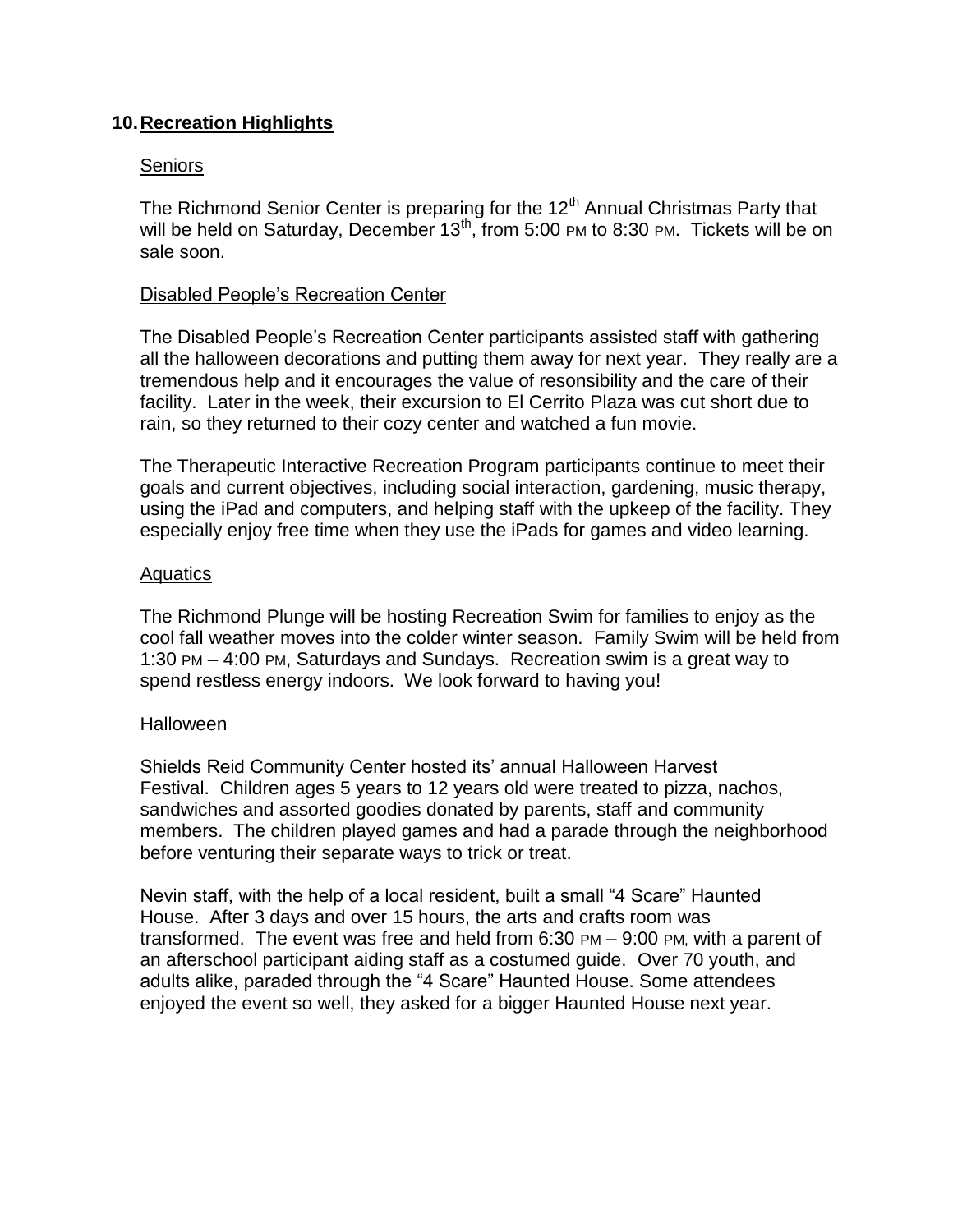

### **11.Public Works Updates**

Facilities Mainenance Division: Carpenters installed new fire extinguishers at the Main Library, and inspected the first aid stations at the Corporation Yard.

Painters completed the eves of Building A at the Corporation Yard.

Stationary Engineers cleared the waste line blockage at the Booker T. Anderson Community Center, repaired two water closets at Fire Station #66, installed a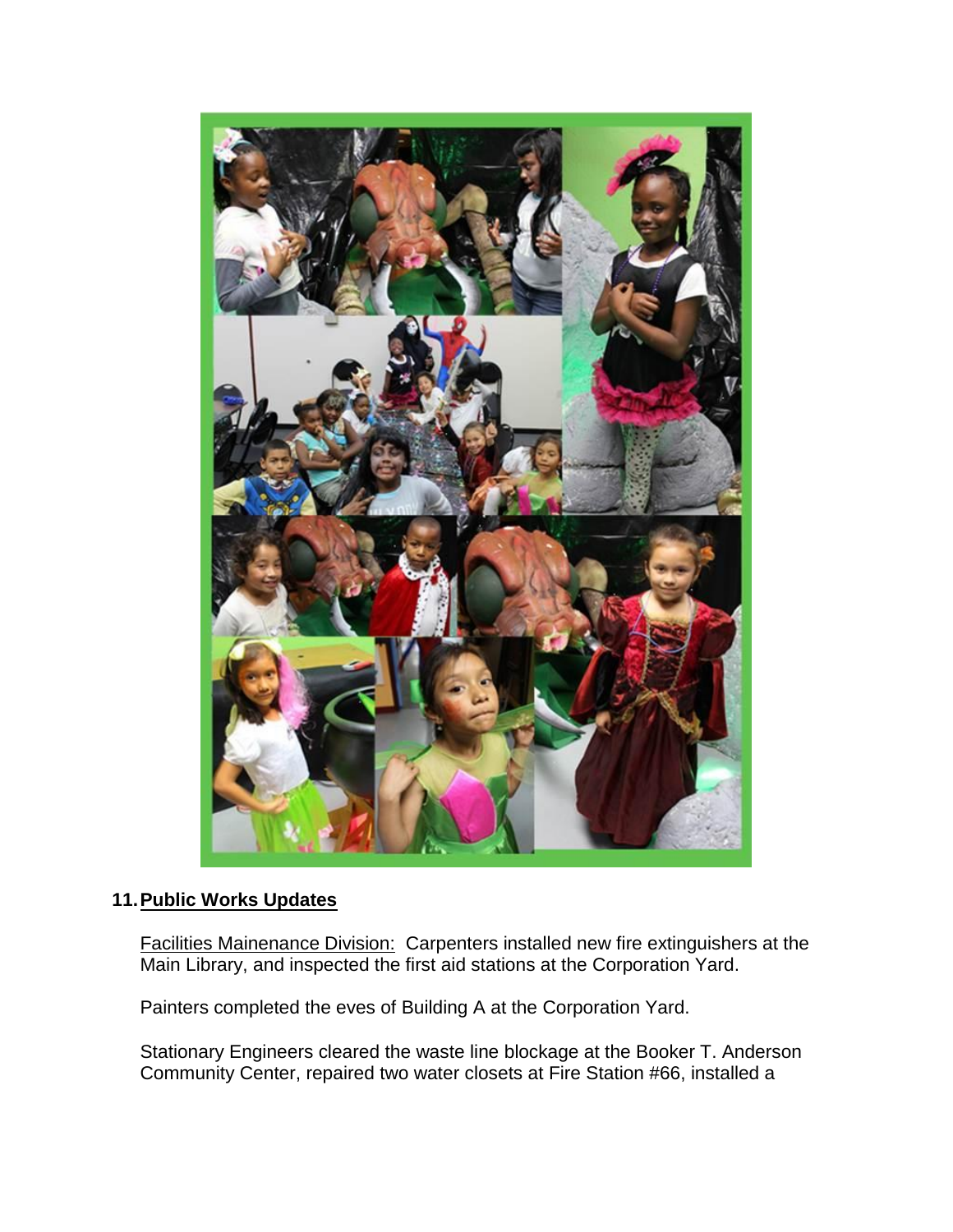drinking fountain at the Nevin Center, and finished the furnace replacements at the Booker T. Anderson Community Center fully restoring the heat.

Utility Workers started window cleaning at the R-Transit building, completed waxing the social hall at the Recreation Complex, hung paper towel dispensers, as well as maintained 29 City-owned buildings.



Waxing of the Recreation Complex Social Hall

Electricians repaired the Greenway path lighting between  $8<sup>th</sup>$  Street and Marina Way, restored the lighting to the parking lot at the Craneway Pavillion, fixed the pedistrian crossing at Robert H. Miller Drive and Hilltop Drive, and set up the Auditorium for the American Public Works Association (APWA) Conference held on November  $5^{th} - 6^{th}$ .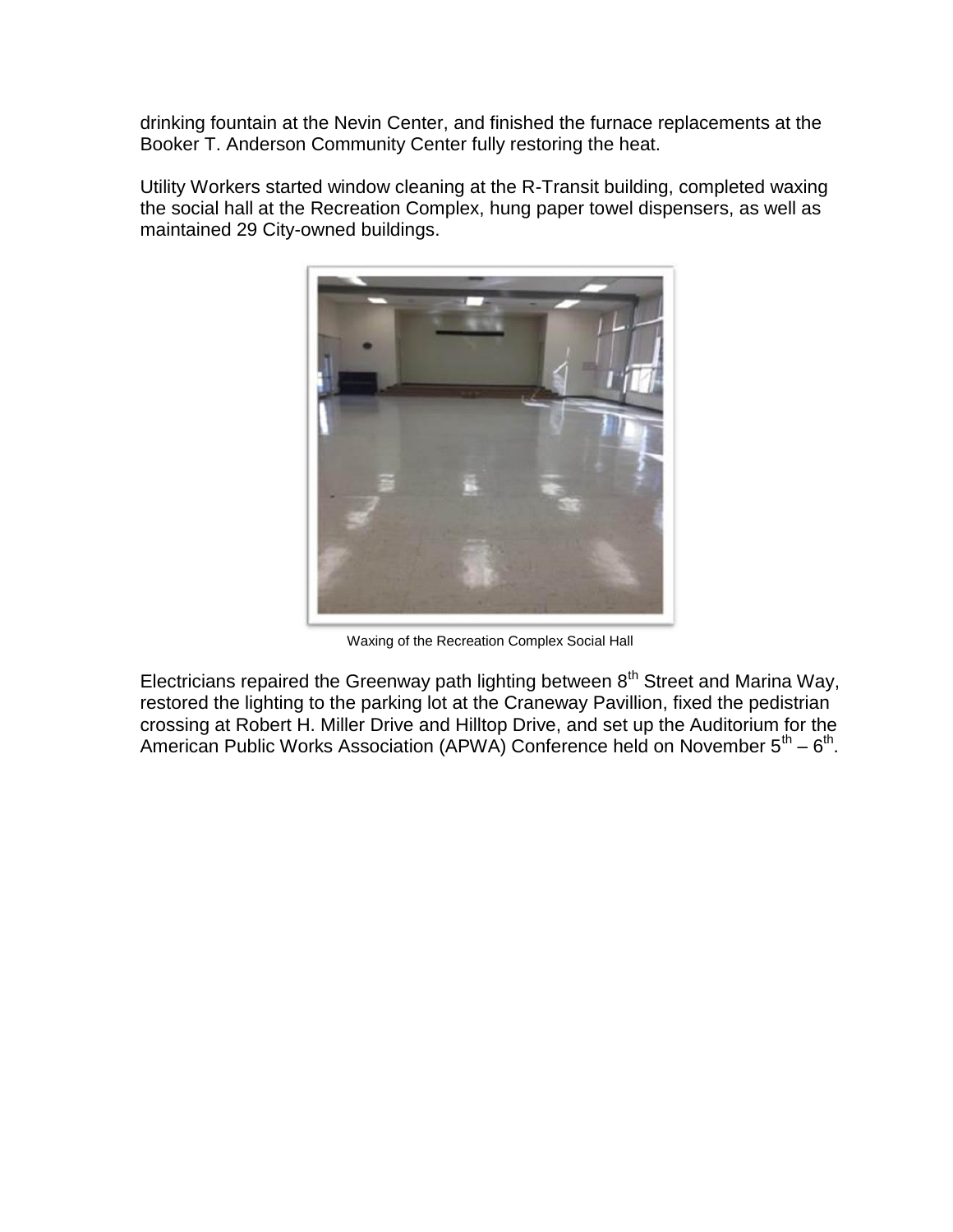

Restored Lighting on the Greenway

Parks and Landscaping Division: Crews continued irrigation and soil replacement along the Richmond Parkway, continued with the rehabilitation of Shields Reid and Parchester Park, weed whipped and trimmed the East Bay Municipal Utility Department (EBMUD) Garden, picked up 14 boulders for placement onto the Greenway, began trimming at Civic Center Plaza, and performed general maintenance on Hilltop Mall Road.



Irrigation Repair along Richmond Parkway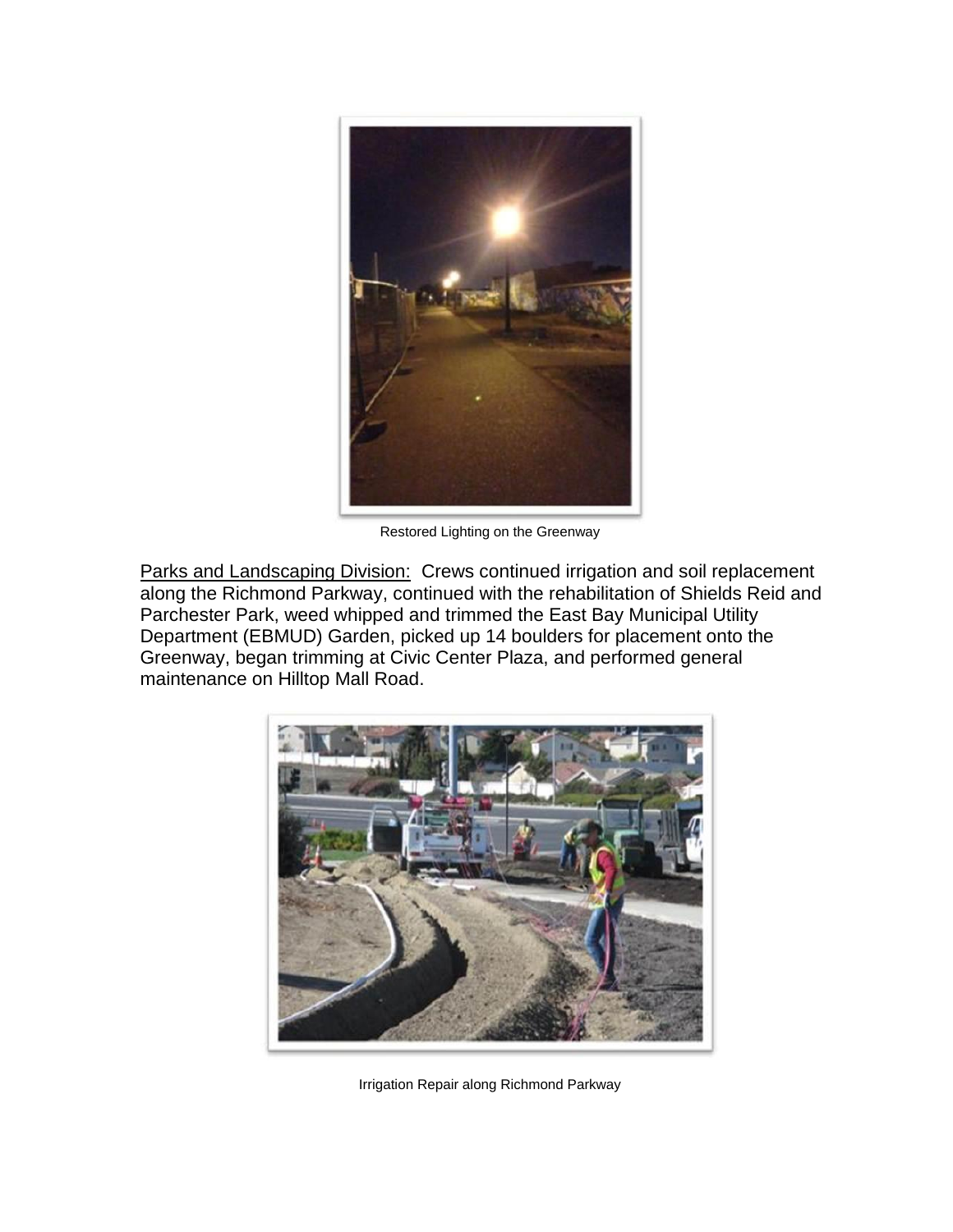Tree crews trimmed or cut trees on Dimm Triangle, South 21<sup>st</sup> Street, Rosalind Avenue, Zara Avenue, 35<sup>th</sup> Street, and at the Parks Yard.



Parks Yard Tree Removal

Streets Division: Staff continued grinding and paved Fieldcrest Drive and Jefferson Drive, as well as worked from the outstanding pothole and sidewalk list.



Paving on Feildcrest Drive

Street sweeping performed commercial and residential sweeping services for the first Monday through Friday in the Parchester Village, Hilltop Bayview, Hilltop Green, Hilltop Village, Fairmede/Hilltop, Carriage Hills North Side, El Sobrante Hills,